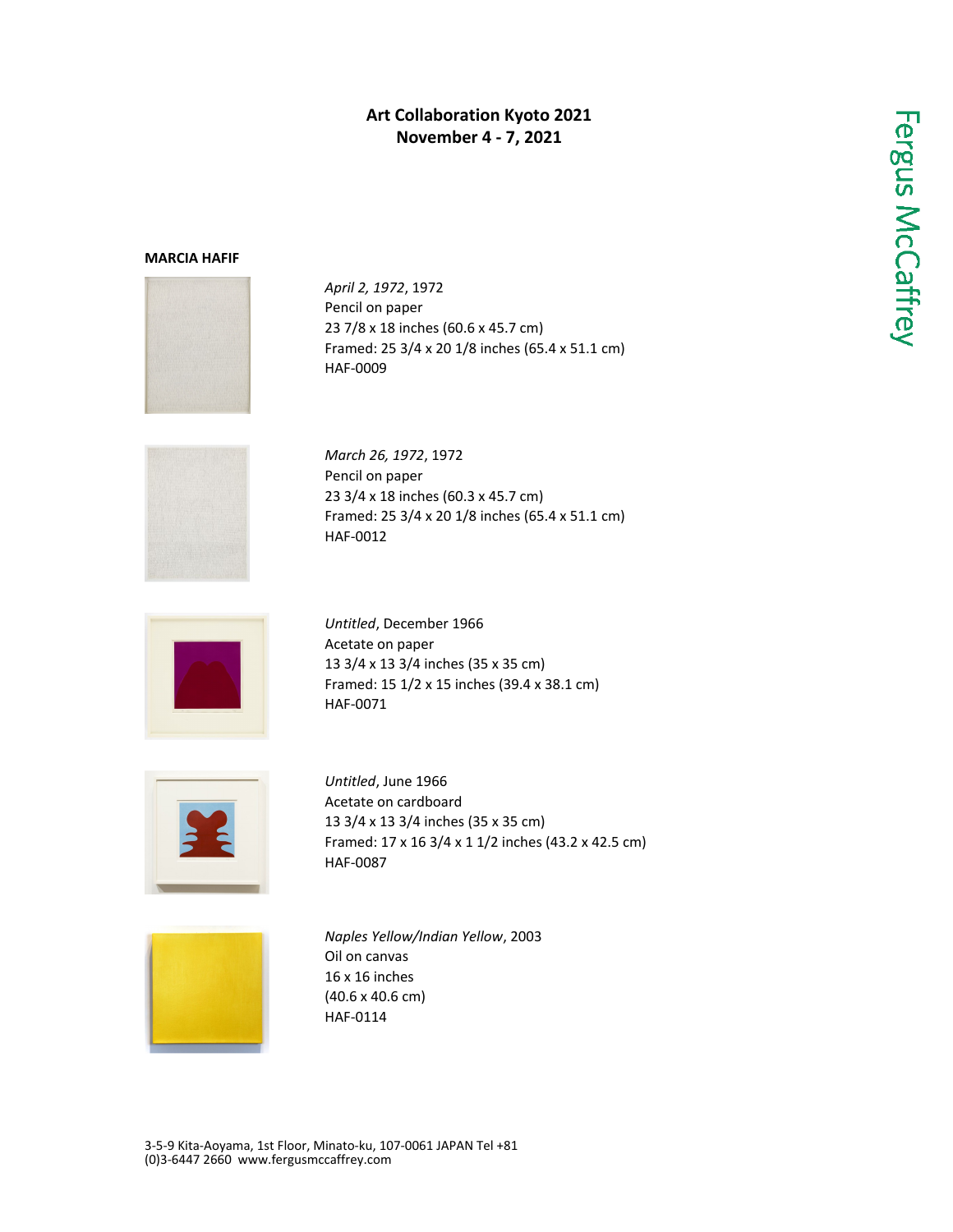

*11., (Campidoglio)*, January 1963 Oil on canvas (red/yellow/blue/green/orange) 23 5/8 x 15 3/4 inches (60 x 40 cm) HAF-0150



*Acrylic Glaze Painting: Blue, Yellow, Red*, June 29, 1994 Acrylic on canvas 22 x 22 inches (55.9 x 55.9 cm) HAF-0200

## **RICHARD NONAS**



*Untitled*, 1971 Butcher paper and carpenter's glue in wood box 9 1/2 x 13 7/8 x 1 7/8 inches (24.1 x 35.2 x 4.8 cm) NON-0031



*Untitled (Fist Series)*, 2014 Steel 3 1/2 x 3 1/4 x 4 1/2 inches (8.9 x 8.3 x 11.4 cm) NON-0044



*Untitled*, 2005 Steel4 1/2 x 3 x 2 inches (11.4 x 7.6 x 5.1 cm) NON-0051



*Untitled*, 2015 Wood 6 1/2 x 9 x 4 inches (16.5 x 22.9 x 10.2 cm) NON-0133